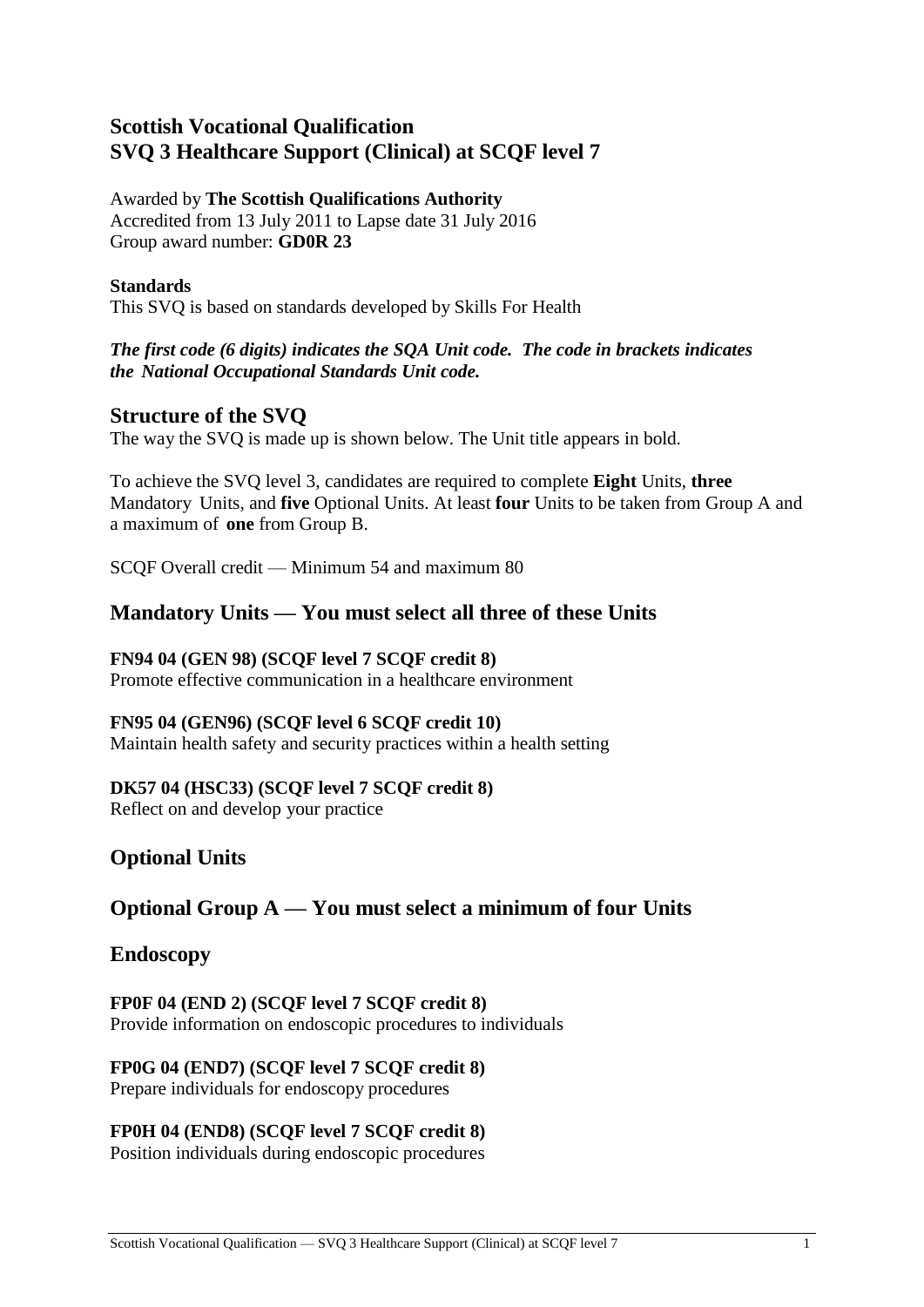### **FP0J 04 (END9) (SCQF level 7 SCQF credit 8)**

Assist colleagues during endoscopic procedures

### **FP0K 04 (END20) (SCQF level 7 SCQF credit 8)**

Provide care for individuals recovering after endoscopic procedures

### **FP0L 04 (END21) (SCQF level 6 SCQF credit 7)**

Reprocess endoscopy equipment

### **Perioperative**

### **FP7T 04 (PCS13) (SCQF level 5 SCQF credit 7)**

Prepare and dress for scrubbed clinical roles

### **FP7V 04 (PCS2) (SCQF level 6 SCQF credit 8)**

Contribute to the safe use of medical devices in the perioperative environment

### **FP7W 04 (PCS23) (SCQF level 6 SCQF credit 8)**

Assist in the transfer and positioning of patients within the perioperative Environment

### **DN9Y 04 (PCS5) (SCQF level 6 SCQF credit 8)**

Assist in the support and monitoring of patients within the perioperative care Environment

## **FP7X 04 (PCS6) (SCQF level 6 SCQF credit 8)**

Measure and record patients' body fluid output

## **FP7Y 04 (PCS7) (SCQF level 7 SCQF credit 8)**

Assist the registered practitioner in the delivery of perioperative patient care

#### **FP80 04 (PCS24) (SCQF level 6 SCQF credit 8)**

Perform the non-scrubbed circulating role for perioperative procedures

#### **FP81 04 (PCS10) (SCQF level 6 SCQF credit 8)**

Carry out delegated activities in receiving, handling and dispatching clinical Specimens

#### **FP82 04 (PCS25) (SCQF level 6 SCQF credit 8)**

Carry out delegated activities in the anaesthetic environment/Post Anaesthetic Care Unit (PACU)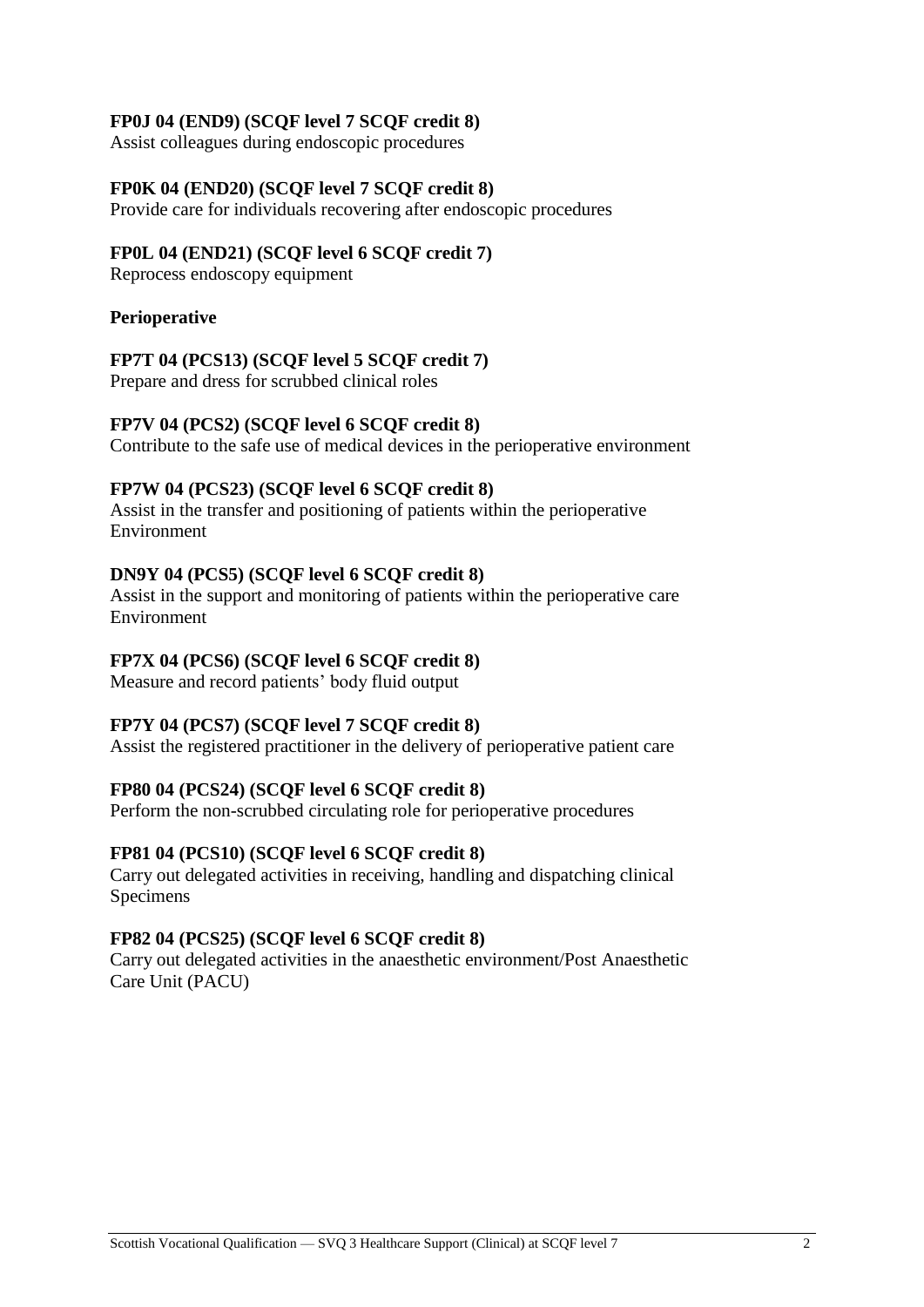# **Perioperative CPD**

## **DP0D 04 (PCS14) (SCQF level 7 SCQF credit 8)**

Prepare surgical instrumentation and supplementary items for the surgical team

## **DN9V 04 (PCS15) (SCQF level 6 SCQF credit 8)**

Assist in the preparation of patients for operative and clinically invasive procedures

### **FP83 04 (PCS16) (SCQF level 7 SCQF credit 8)**

Provide surgical instrumentation and items for the surgical team and maintain the sterile field

### **DP0H 04 (PCS17) (SCQF level 6 SCQF credit 6)**

Receive and handle clinical specimens within the sterile field

### **DP0E 04 (PCS18) (SCQF level 6 SCQF credit 8)**

Prepare, apply and attach dressings, wound supports and drains to patients

### **FP84 04 (PCS19) (SCQF level 6 SCQF credit 8)**

Prepare equipment for intra-operative blood salvage collection

### **FP85 04 (PCS20) (SCQF level 6 SCQF credit 8)**

Operate equipment for intra-operative blood salvage and collection

## **FP86 04 (PCS21) (SCQF level 6 SCQF credit 8)**

Prepare equipment for processing intra-operative blood salvage collection

## **FP87 04 (PCS22) (SCQF level 6 SCQF credit 8)**

Operate and monitor equipment for processing intra-operative salvaged blood and complete salvaged blood processing

# **Allied Health**

#### **FP0M 04 (CHS136) (SCQF level 7 SCQF credit 8)**

Assist in the implementation of programmes and treatments with individuals who have severely restricted movement/mobility

#### **FP0N 04 (CHS138) (SCQF level 7 SCQF credit 8)**

Assist in the implementation of mobility and movement programmes for individuals to restore optimum movement and functional independence

#### **F05W 04 (CHS139) (SCQF level 7 SCQF credit 8)**

Implement hydrotherapy programmes for individuals and groups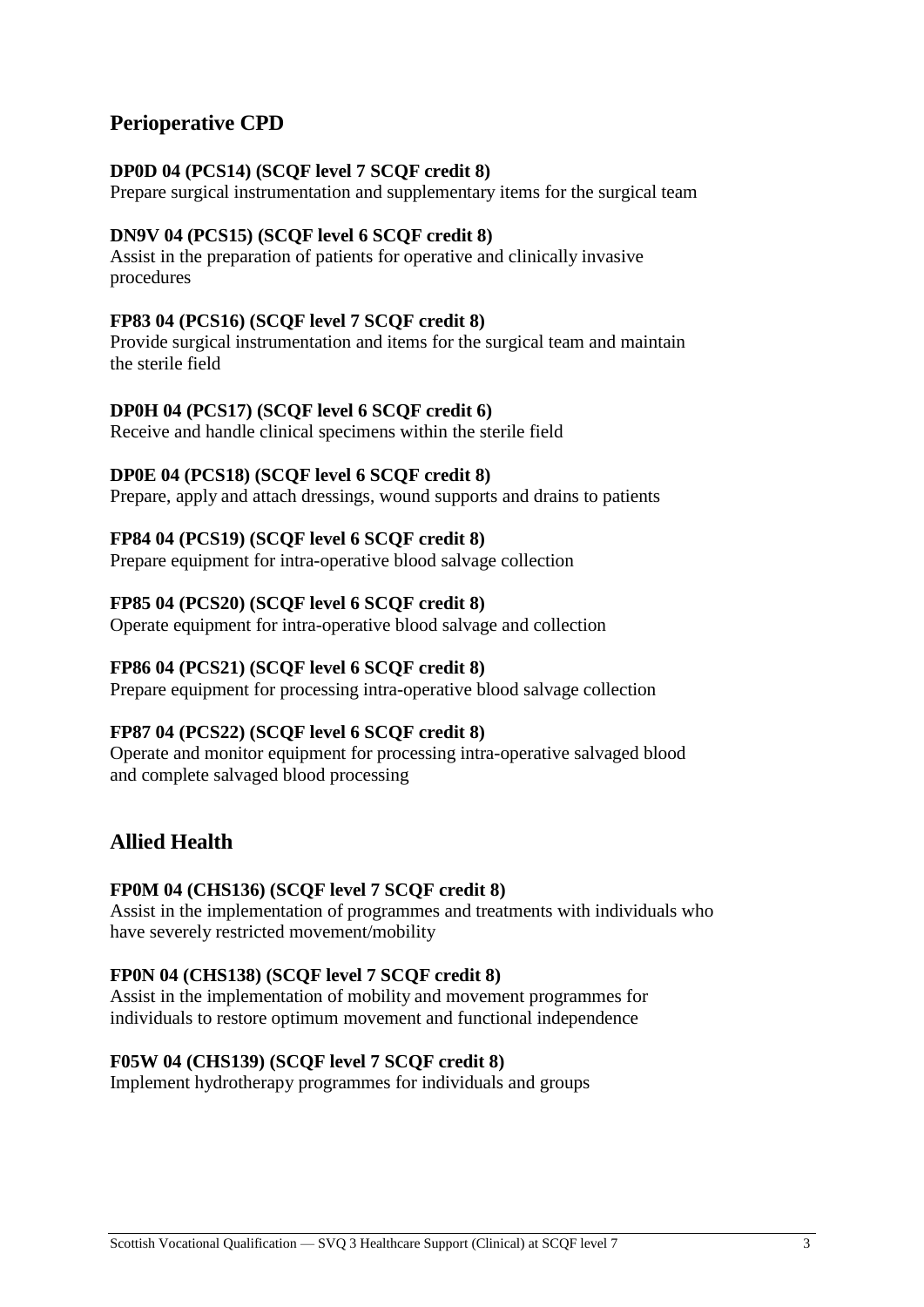## **FP0P 04 (CHS223) (SCQF level 6 SCQF credit 8)**

Fit healthcare equipment, medical devices, assistive technology, or products to meet individuals' clinical needs

#### **FP0R 04 (CM E3) (SCQF level 7 SCQF credit 8)**

Enable individuals to use assistive devices and assistive technology

#### **F04P 04 (CHS143) (SCQF level 7 SCQF credit 8)**

Assist others to test individuals' abilities before planning exercise and physical activities

#### **FP0T 04 (CHS144) (SCQF level 7 SCQF credit 8)**

Deliver exercise sessions to improve individuals' health and wellbeing

#### **FP0V 04 (GEN75) (SCQF level 7 SCQF credit 8)**

Collaborate in the assessment of the need for, and the provision of, environmental and social support in the community

#### **DK37 04 (HSC351) (SCQF level 7 SCQF credit 8)**

Plan, agree and implement development activities to meet individual needs

#### **DK87 04 (HSC345) (SCQF level 7 SCQF credit 8)**

Support individuals to manage their financial affairs

#### **F05H 04 (MH33) (SCQF level 7 SCQF credit 8)**

Enable individuals with mental health needs to access housing and Accommodation

#### **F05C 04 (MH34) (SCQF level 7 SCQF credit 8)**

Enable housing and accommodation services to support individuals with mental health needs

#### **F075 04 (CHS145) (SCQF level 7 SCQF credit 8)**

Provide support to individuals to manage their body weight

#### **FP0W 04 (CHS146) (SCQF level 7 SCQF credit 8)**

Monitor individuals' progress in relation to managing their body weight and nutrition

#### **FP0X 04 (CHS147) (SCQF level 7 SCQF credit 8)**

Administer oral nutritional products to individuals

#### **F072 04 (CHS148) (SCQF level 7 SCQF credit 8)**

Provide information and advice to individuals on eating to maintain optimum nutritional status

#### **F066 04 (CHS149) (SCQF level 7 SCQF credit 8)**

Monitor and review individual's progress in relation to maintaining optimum nutritional status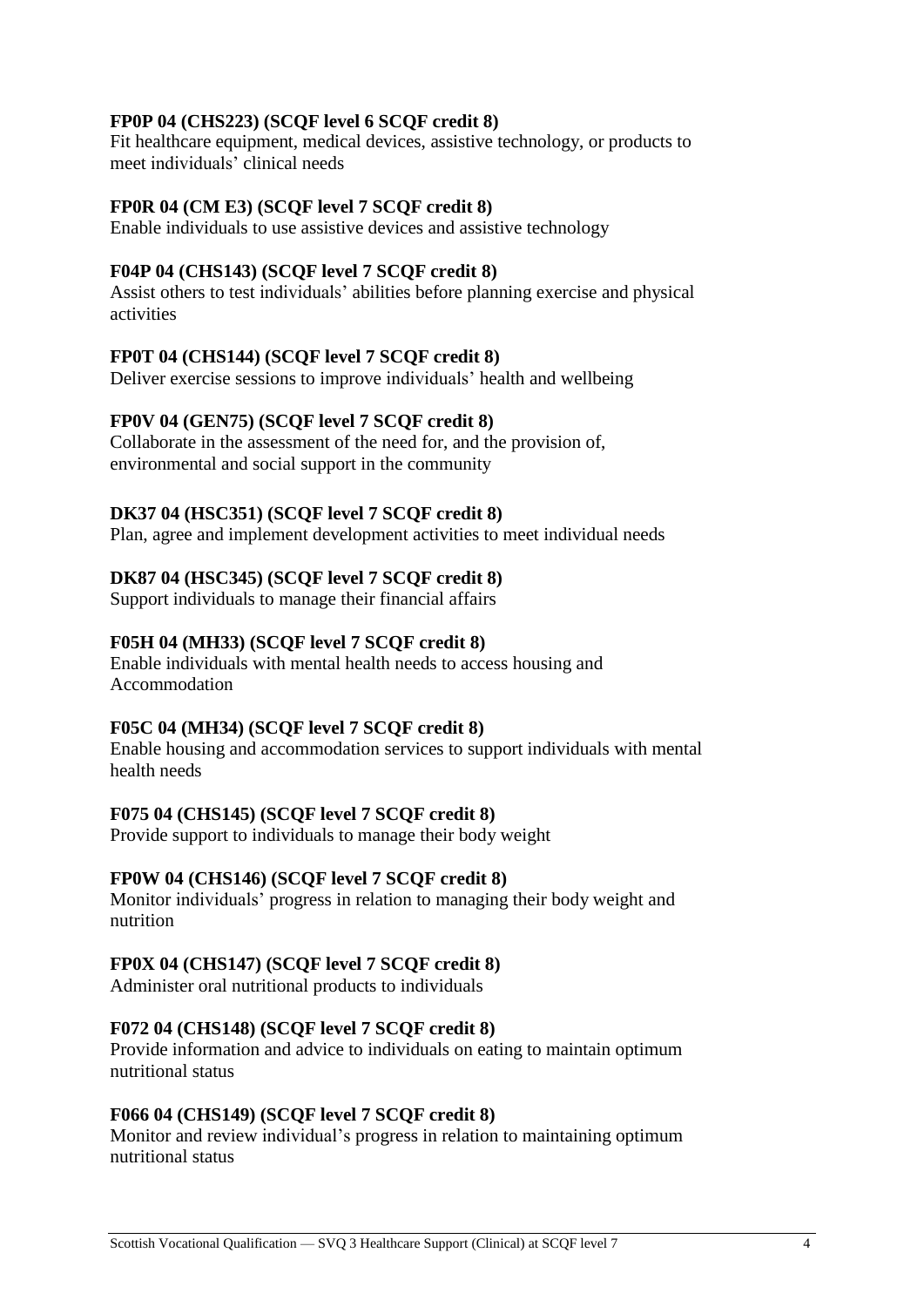# **FP0Y 04 (CHS154) (SCQF level 7 SCQF credit 8)**

Develop and prepare speech and language therapy resources for use by individuals who use alternative and augmentative communication (AAC)

### **FP10 04 (CHS155) (SCQF level 6 SCQF credit 8)**

Assist and support individuals to use alternative and augmentative communication systems (AAC)

### **FP11 04 (CHS156) (SCQF level 7 SCQF credit 8)**

Develop activities and materials to enable individuals to achieve specified communication goals

### **FL8W 04 (CHS157) (SCQF level 7 SCQF credit 8)**

Provide support to individuals to develop their communication skills

### **F05F 04 (CHS158) (SCQF level 7 SCQF credit 8)**

Enable individuals from diverse linguistic and cultural backgrounds to access Speech and Language Therapy services

### **F054 04 (GEN84) (SCQF level 7 SCQF credit 8)**

Contribute to the planning and evaluation of learning activities

### **FP12 04 (GEN85) (SCQF level 7 SCQF credit 8)**

Support individuals with communication and interaction difficulties

### **FP13 04 (GEN86) (SCQF level 7 SCQF credit 8)**

Support individuals with cognition and learning difficulties

## **DK41 04 (HSC35) (SCQF level 7 SCQF credit 8)**

Promote choice, wellbeing and the protection of all individuals

# **Renal**

## **F051 04 (CHS26) (SCQF level 7 SCQF credit 8)**

Carry out, and conclude, dialysis therapy for individuals with established access

#### **FP14 04 (CHS27) (SCQF level 7 SCQF credit 8)**

Encourage and support individuals undergoing dialysis therapy

#### **F079 04 (CHS28) (SCQF level 7 SCQF credit 8)**

Support and enable individual undergoing dialysis and their carers to obtain and maintain dialysis equipment and materials

#### **FP15 04 (CHS29) (SCQF level 7 SCQF credit 8)**

Support and enable individuals undergoing dialysis and their carers to carry out dialysis procedures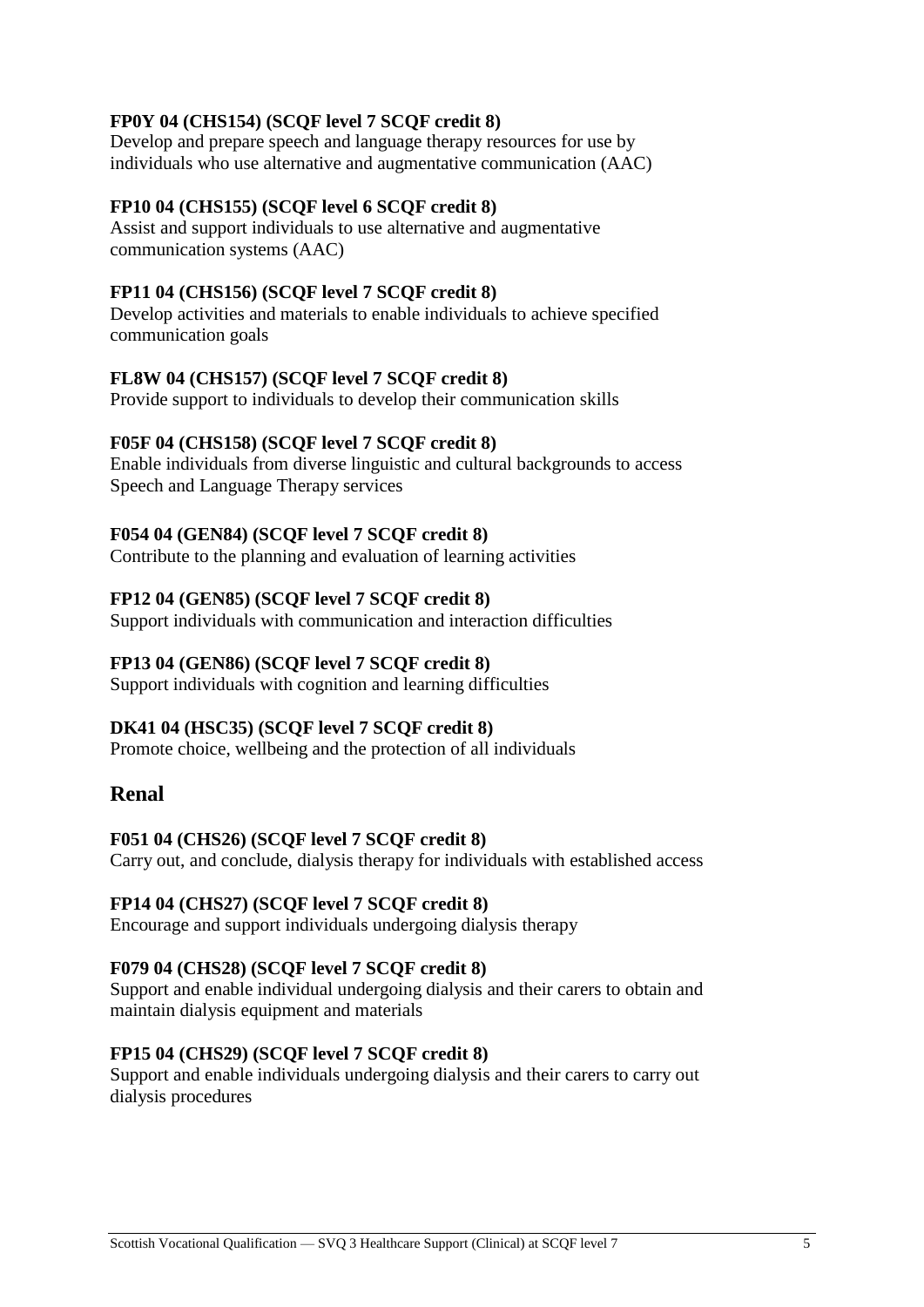### **F068 04 (CHS30) (SCQF level 7 SCQF credit 8)**

Obtain and maintain vascular access for, and cease access following, haemodialysis therapy

**F042 04 (CHS31) (SCQF level 7 SCQF credit 8)** Assess and agree the efficacy of the dialysis therapy

### **F048 04 (CHS32) (SCQF level 7 SCQF credit 8)** Agree and implement changes to the dialysis therapy

# **Pathology**

**FP16 04 (CHS184) (SCQF level 6 SCQF credit 7)** Maintain Chain of Custody (Specimens and Samples)

**FP18 04 (CHS185) (SCQF level 6 SCQF credit 7)** Perform basic specimen/sample preparation

**FP19 04 (CHS186) (SCQF level 6 SCQF credit 7)** Store specimens and samples

**FP1A 04 (CHS187) (SCQF level 6 SCQF credit 7)** Dispose safely of biomedical specimens and samples

**FP1C 04 (CHS188) (SCQF level 6 SCQF credit 7)** Prepare culture media and solutions

**FP1E 04 (CHS189) (SCQF level 6 SCQF credit 7)** Perform Quality Control of culture media and solutions

## **FP1F 04 (CHS190) (SCQF level 6 SCQF credit 7)**

Investigate at a microscopic level

**FP1G 04 (CHS191) (SCQF level 6 SCQF credit 8)** Stain specimens and samples

## **FP7J 04 (CHS192) (SCQF level 6 SCQF credit 6)**

Perform standard tests using an automated analyzer

#### **FP7K 04 (CHS193) (SCQF level 6 SCQF credit 6)**

Perform standard tests using manual methodologies or commercial kits

## **FP7L 04 (GEN24) (SCQF level 6 SCQF credit 6)**

Despatch biomedical samples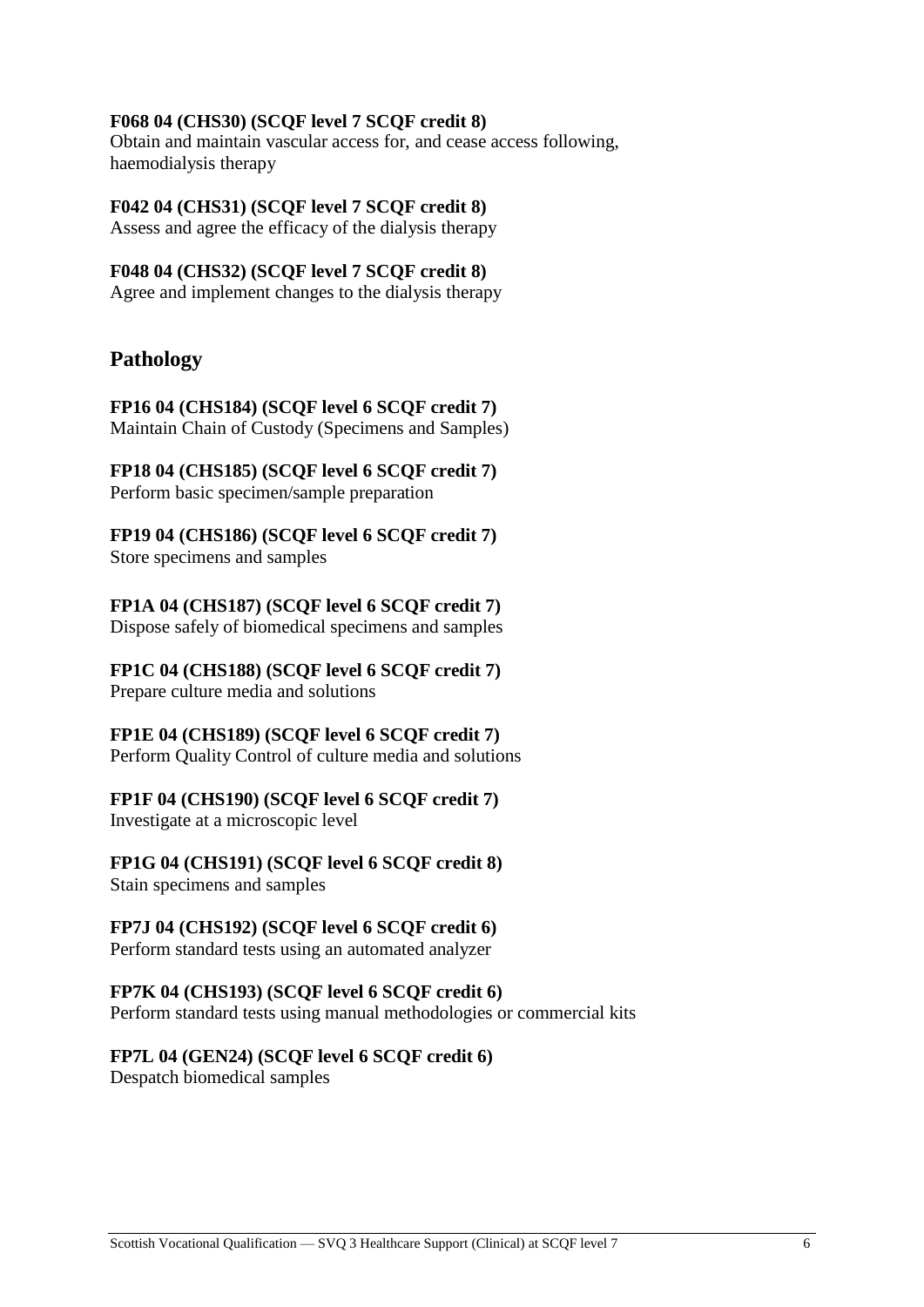# **Maternity/Paediatric/Newborn**

# **FP7M 04 (CHS18) (SCQF level 7 SCQF credit 8)**

Undertake a newborn hearing screen

# **DK3E 04 (HSC37) (SCQF level 7 SCQF credit 8)**

Care for and protect babies

# **DK59 04 (HSC388) (SCQF level 7 SCQF credit 8)**

Relate to families, parents and carers

# **DK5H 04 (HSC3103) (SCQF level 7 SCQF credit 8)**

Contribute to raising awareness of health issues

# **F059 04 (CS19) (SCQF level 7 SCQF credit 8)**

Develop relationships with children and young people

# **FP7N 04 (CS20) (SCQF level 7 SCQF credit 8)**

Enable children and young people to understand their health and wellbeing

# **DK5J 04 (HSC36) (SCQF level 7 SCQF credit 8)**

Contribute to the assessment of children and young peoples' needs and the development of care plans

# **DK3D 04 (HSC314) (SCQF level 6 SCQF credit 8)**

Care for a newly born baby when the mother is unable to do so

# **DK8X 04 (HSC316) (SCQF level 7 SCQF credit 8)**

Support the needs of children and young people with additional requirements

# **DK8T 04 (HSC320) (SCQF level 6 SCQF credit 8)**

Support professional advice to help parents to interact with and take care of their newly born baby(ies)

## **DK6C 04 (HSC321) (SCQF level 7 SCQF credit 8)**

Support and encourage parents and guardians to care for babies during the first year of their lives

## **FP7P 04 (MCN12) (SCQF level 7 SCQF credit 9)**

Develop and agree individualised care plans for babies and families

# **FP7R 04 (MCN24) (SCQF level 7 SCQF credit 8)**

Provide advice and information to enable parents to promote the health and well being of their newborn babies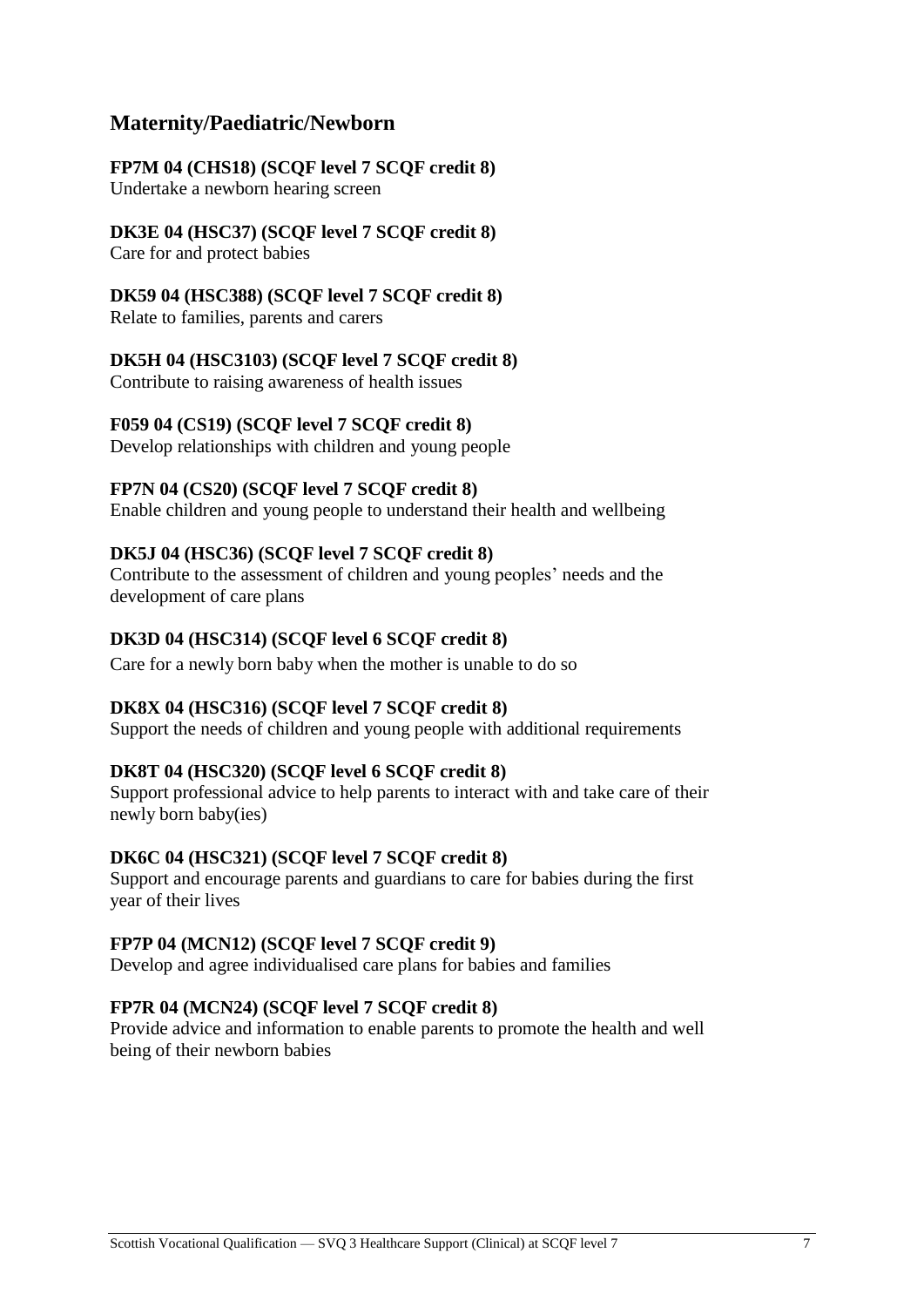# **Blood Donor**

# **DL00 04 (CHS132) (SCQF level 7 SCQF credit 8)**

Obtain venous blood samples

## **FP88 04 (BDS12) (SCQF level 6 SCQF credit 8)**

Test venous blood samples at blood donation sessions

## **FP89 04 (BDS13) (SCQF level 7 SCQF credit 8)**

Determine the individual's requirements and obtain information related to potential donation of blood or blood components

## **FP8A 04 (BDS14) (SCQF level 7 SCQF credit 8)**

Assess individuals' fitness and suitability to donate blood or blood components

# **FP8Y 04 (BDS15) (SCQF level 7 SCQF credit 8)**

Communicate the assessment decision regarding an individual's fitness and Suitability to donate blood or blood components

# **FP8C 04 (BDS16) (SCQF level 7 SCQF credit 8)**

Insert intravenous needles for the collection of blood at blood donation sessions

# **General Clinical**

## **FP8D 04 (CHS8) (SCQF level 7 SCQF credit 8)**

Insert and secure urethral catheters and monitor and respond to the effects of urethral catheterisation

## **FP8E 04 (CHS9) (SCQF level 6 SCQF credit 8)**

Undertake care for individuals with urinary catheters

# **DL4A 04 (CHS2) (SCQF level 6 SCQF credit 10)**

Assist in the administration of medication (Excluded combination with CHS3)

## **DK2X 04 (CHS3) (SCQF level 6 SCQF credit 8)**

Administer medication to individuals (Excluded combination with CHS2)

## **FP8F 04 (CHS4) (SCQF level 7 SCQF credit 8)**

Undertake tissue viability risk assessment for individuals

## **FP8G 04 (CHS10) (SCQF level 7 SCQF credit 8)**

Undertake stoma care

## **FP8H 04 (CHS11) (SCQF level 6 SCQF credit 8)**

Undertake personal hygiene for individuals unable to care for themselves

## **F07L 04 (CHS12) (SCQF level 6 SCQF credit 8)**

Undertake treatments and dressings related to the care of lesions and wounds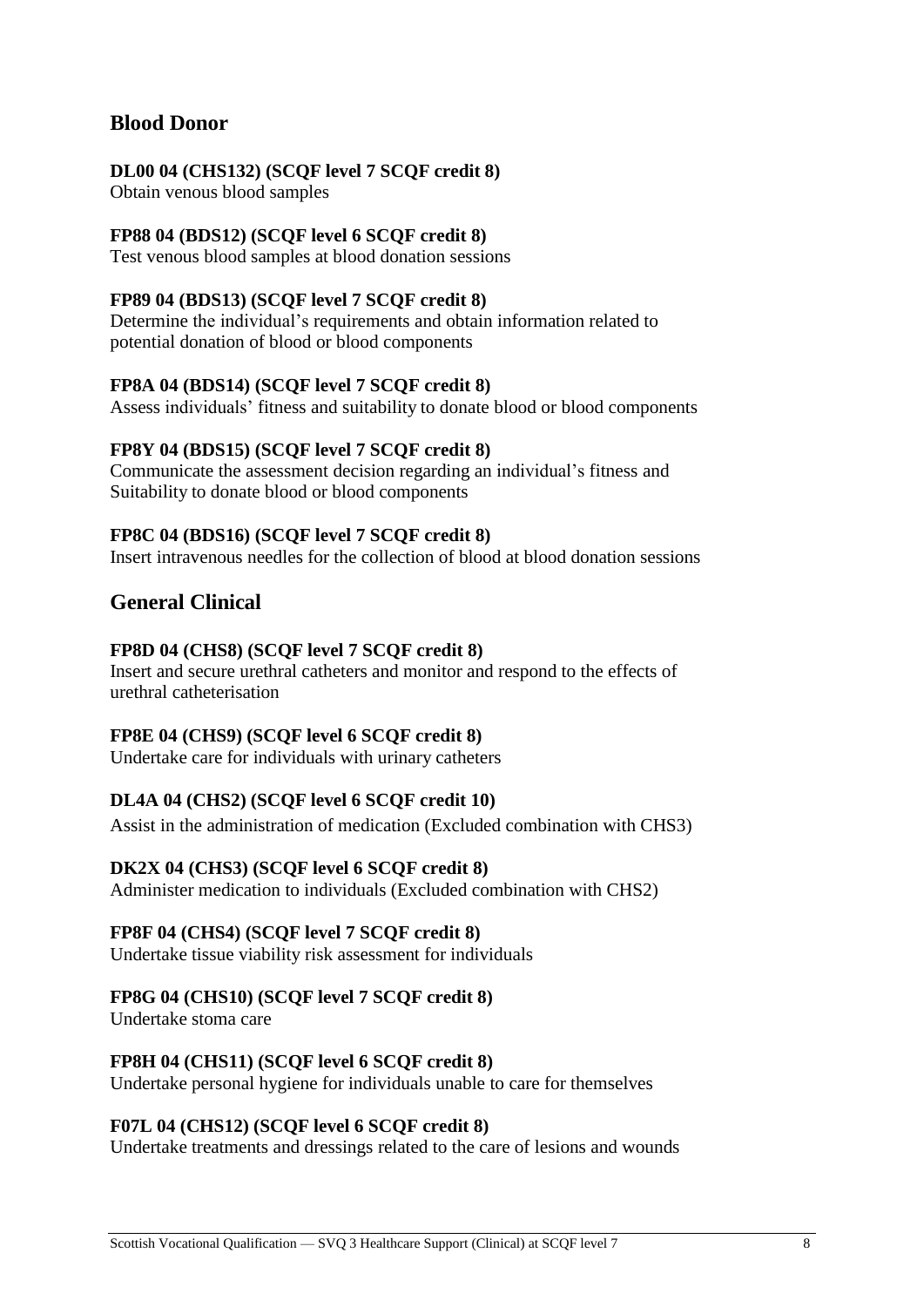## **FP8J 04 (CHS13) (SCQF level 6 SCQF credit 8)**

Undertake wound drainage care

# **FP8K 04 (CHS14) (SCQF level 6 SCQF credit 8)**

Remove wound closure materials from individuals

# **FP8L 04 (CHS15) (SCQF level 6 SCQF credit 8)**

Insert and secure nasogastric tubes

## **FP8M 04 (CHS16) (SCQF level 6 SCQF credit 8)**

Undertake care for individuals with nasogastric tubes

## **DK3M 04 (CHS17) (SCQF level 7 SCQF credit 8)**

Carry out extended feeding techniques to ensure individual's nutritional and fluid intake

## **FP8N 04 (CHS19) (SCQF level 6 SCQF credit 8)**

Undertake routine clinical measurements

#### **FP8P 04 (CHS20) (SCQF level 6 SCQF credit 7)** Undertake examination of the external ear

**FP8R 04 (CHS21) (SCQF level 6 SCQF credit 8)** Undertake assessment of an individual's hearing

#### **FP8T 04 (CHS22) (SCQF level 7 SCQF credit 8)** Perform intravenous cannulation

**FP8V 04 (CHS23) (SCQF level 7 SCQF credit 8)** Carry out intravenous infusion

# **FP8W 04 (CHS24) (SCQF level 7 SCQF credit 8)**

Carry out arterial puncture and collect arterial blood

## **FP8X 04 (CHS25) (SCQF level 7 SCQF credit 8)**

Carry out blood collection from fixed or central lines

## **F069 04 (EUSC02) (SCQF level 6 SCQF credit 7)**

Obtain supporting information to inform the assessment of an individual

## **FP90 04 (CHS130) (SCQF level 6 SCQF credit 8)**

Perform routine Electrocardiograph (ECG) procedures

# **DK9X 04 (CHS131) (SCQF level 6 SCQF credit 7)**

Obtain and test capillary blood samples

# **FP91 04 (CHS133) (SCQF level 6 SCQF credit 8)**

Remove wound drains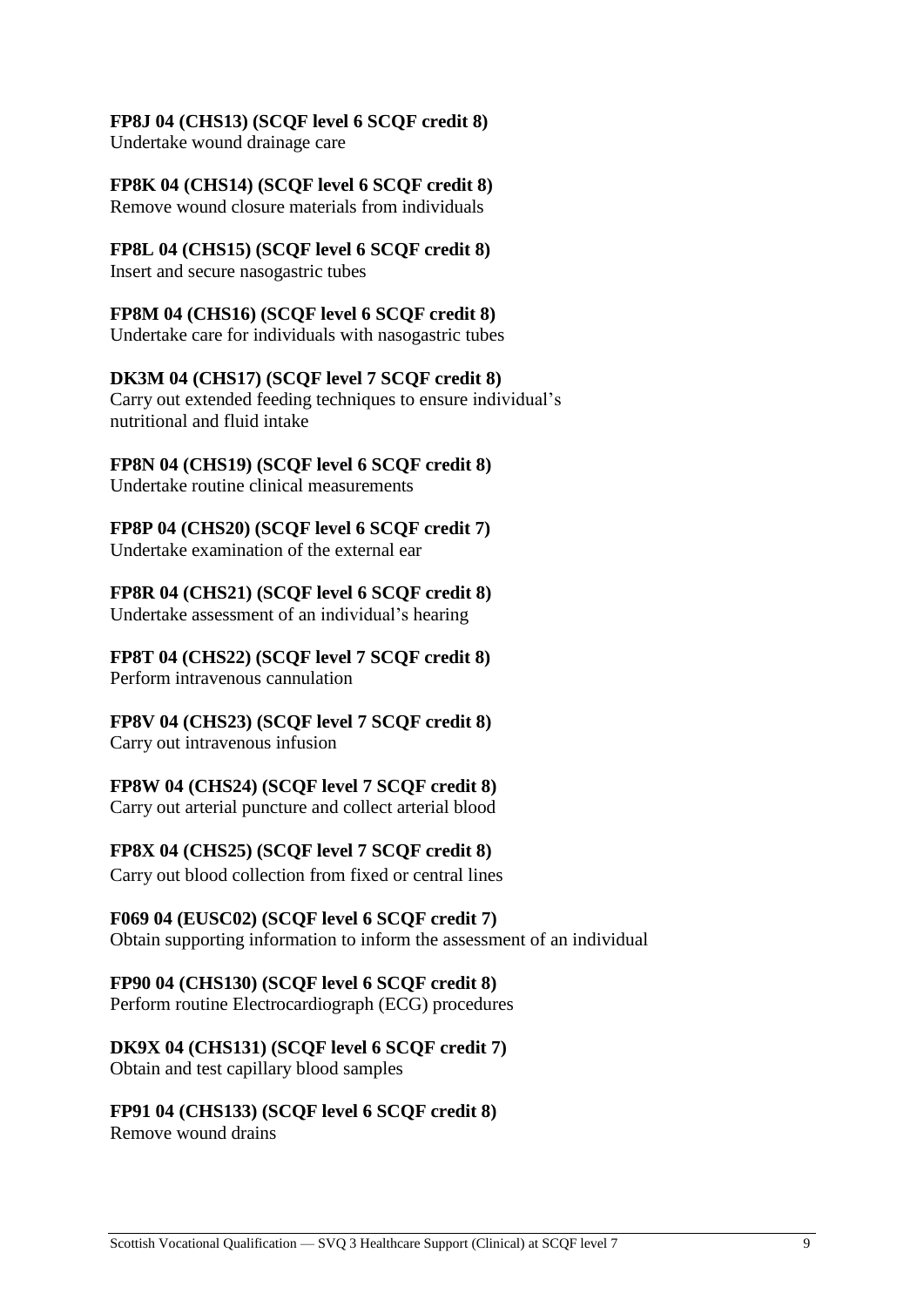# **FP92 04 (CHS134) (SCQF level 6 SCQF credit 7)**

Undertake Vision Screening

# **FP93 04 (CHS150) (SCQF level 6 SCQF credit 10)**

Maintain the feet of clients who have been assessed as requiring help with general foot care

## **F073 04 (CHS159) (SCQF level 6 SCQF credit 8)**

Provide support to individuals to develop their skills in managing dysphagia

### **F04J 04 (CHS160) (SCQF level 6 SCQF credit 8)**

Assist others to monitor individuals' attempts at managing dysphagia

### **FP95 04 (CHS168) (SCQF level 6 SCQF credit 7)**

Obtain a patient/client history

# **DP0F 04 (CHS36) (SCQF level 7 SCQF credit 7)**

Provide basic life support

## **FP96 04 (GEN4) (SCQF level 6 SCQF credit 10)**

Prepare individuals for healthcare activities

## **FP07 04 (GEN5) (SCQF level 6 SCQF credit 10)**

Support individuals undergoing healthcare activities

## **DP04 04 (GEN7) (SCQF level 6 SCQF level 8)**

Monitor and manage the environment and resources during and after clinical/therapeutic activities

## **FP97 04 (GEN8) (SCQF level 6 SCQF credit 7)**

Assist the practitioner to implement healthcare activities

## **F06X 04 (GEN14) (SCQF level 7 SCQF credit 8)**

Provide advice and information to individuals on how to manage their own Condition

## **F07A 04 (GEN15) (SCQF level 6 SCQF credit 8)**

Support individuals in undertaking their desired activities

## **F061 04 (GEN16) (SCQF level 6 SCQF credit 8)**

Inform an individual of discharge arrangements

## **FO53 04 (GEN17) (SCQF level 6 SCQF credit 6)**

Contribute to the discharge of an individual into the care of another service

#### **F05N 04 (GEN18) (SCQF level 7 SCQF credit 8)**

Give presentations to groups

## **F04L 04 (GEN19) (SCQF level 7 SCQF credit 8)**

Assist others to plan presentations to enable learning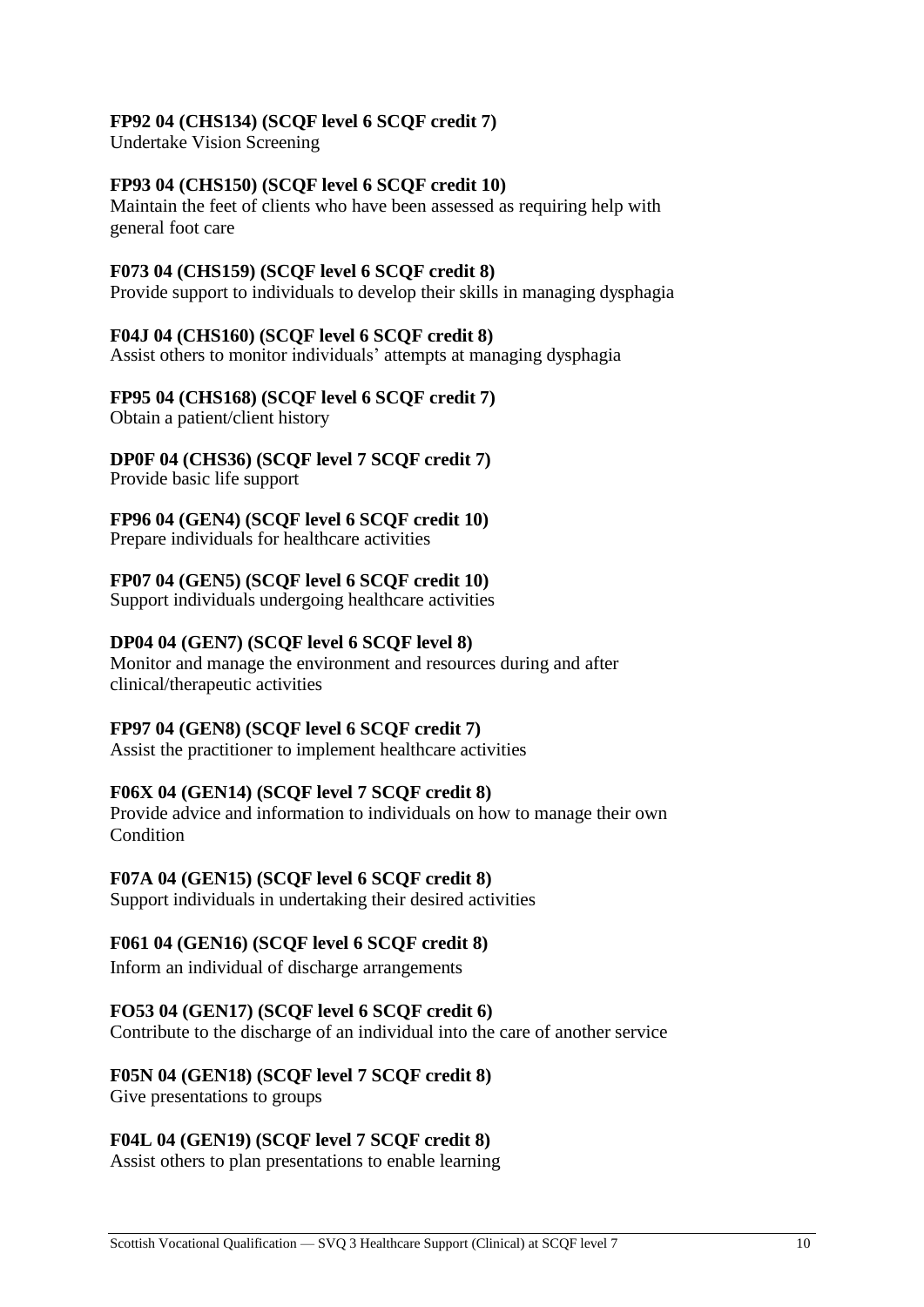## **F05A 04 (GEN20) (SCQF level 7 SCQF credit 8)**

Enable carers to support individuals

# **DK89 04 (GEN21) (SCQF level 6 SCQF credit 8)**

Interact with individuals using telecommunications

# **FN96 04 (GEN23) (SCQF level 7 SCQF level 8)**

Monitor your own work practices

## **FN97 04 (GEN26) (SCQF level 6 SCQF credit 8)**

Deal with financial transactions within a health facility

## **FN98 04 (GEN39) (SCQF level 7 SCQF credit 8)**

Contribute to effective multidisciplinary team working

## **FN99 04 (GEN44) (SCQF level 7 SCQF credit 8)**

Liaise between primary, secondary and community teams

### **FN9A 04 (GEN62) (SCQF level 7 SCQF credit 8)**

Collate and communicate health information to individuals

# **FN9C 04 (GEN64) (SCQF level 6 SCQF credit 8)**

Ensure the availability of physical resources

# **FN9D 04 (GEN65) (SCQF level 7 SCQF credit 8)**

Make recommendations for the use of physical resources

# **FN9E 04 (GEN66) (SCQF level 7 SCQF credit 8)**

Control the use of physical resources

# **FP9R 04 (CHS205) (SCQF level 8 SCQF credit 9)**

Manufacture of equipment and or medical devices for individuals within Healthcare

## **FP9T 04 (CHS206) (SCQF level 7 SCQF credit 8)**

Adapt healthcare equipment, medical devices, assistive technology, or products

## **FP9V 04 (CHS55) (SCQF level 7 SCQF credit 8)**

Facilitate the individual's management of their condition and treatment plan

## **FP9W 04 (GEN27) (SCQF level 7 SCQF credit 8)**

Develop, sustain and evaluate collaborative working with other organisations

## **FP9X 04 (GEN73) (SCQF level 6 SCQF credit 8)**

Prepare and reproduce permanent radiographic images

# **FP9Y 04 (GEN74) (SCQF level 6 SCQF credit 8)**

Assure the effective functioning of radiographic image processing equipment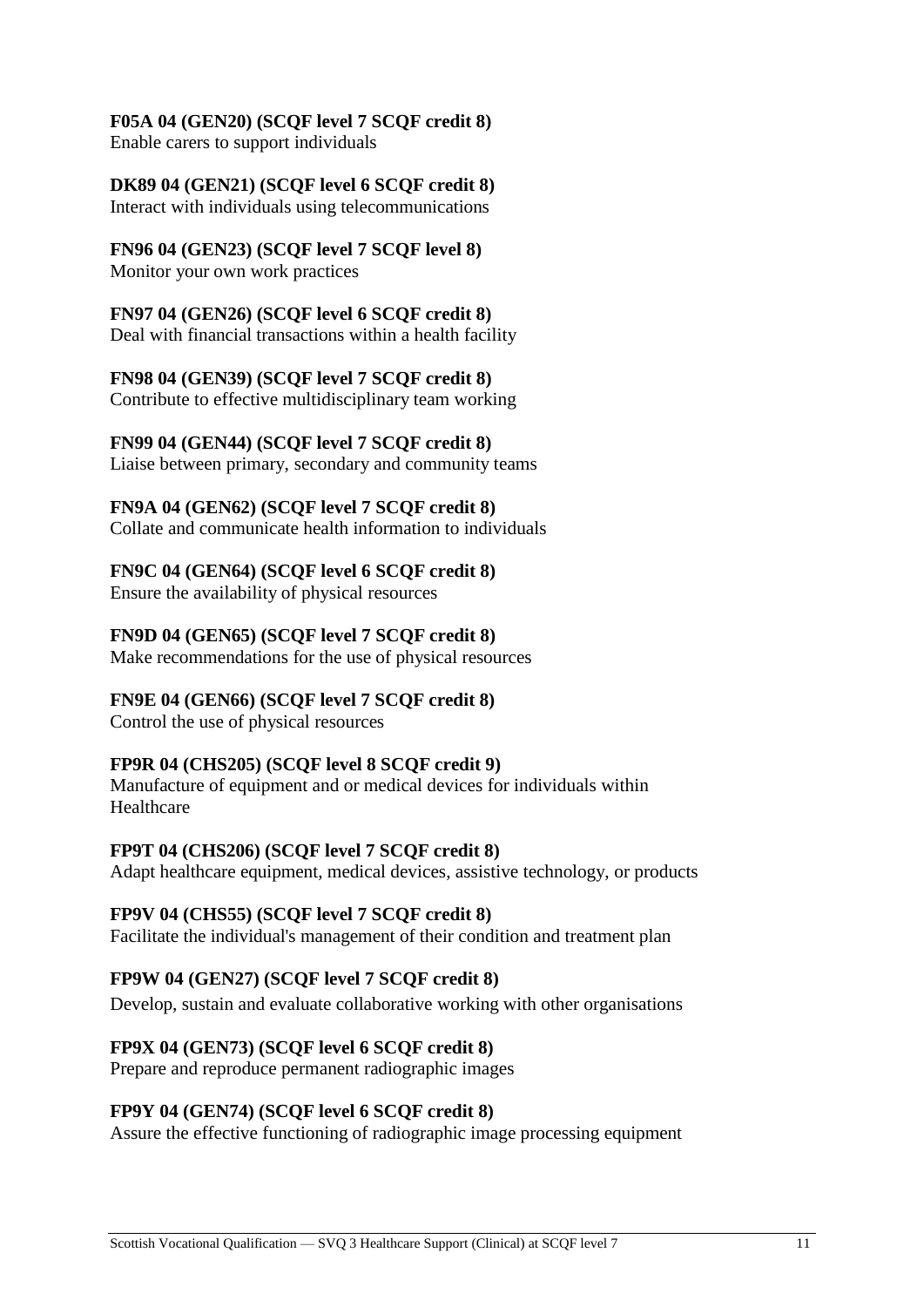# **FN9F 04 (GEN77) (SCQF level 6 SCQF credit 7)**

Perform first line calibration on clinical equipment to ensure it is fit for use

### **FN9G 04 (GEN78) (SCQF level 6 SCQF credit 7)**

Conduct routine maintenance on clinical equipment

### **FN9H 04 (GEN79) (SCQF level 7 SCQF credit 8)**

Co-ordinate the progress of individuals through care pathways

#### **F05L 04 (HAS3.1) (SCQF level 7 SCQF credit 8)**

Examine the feet of an individual with diabetes and assess risk status

### **F06Y 04 (HAS3.2) (SCQF level 7 SCQF credit 8)**

Provide advice and referral to help individuals with diabetes care for their feet

### **DK7J 04 (HSC330) (SCQF level 7 SCQF credit 8)**

Support individuals to access and use services and facilities

### **DK82 04 (HSC343) (SCQF level 7 SCQF credit 8)**

Support individuals to live at home

### **DK8G 04 (HSC344) (SCQF level 7 SCQF credit 8)**

Support individuals to retain, regain and develop the skills to manage their lives and environment

### **DK7R 04 (HSC352) (SCQF level 7 SCQF credit 8)**

Support individuals to continue therapies

#### **DK8C 04 (HSC382) (SCQF level 7 SCQF credit 8)**

Support individuals to prepare for adapt to and manage change

## **DK76 04 (HSC384) (SCQF level 7 SCQF credit 8)**

Support individuals through bereavement

## **DK7C 04 (HSC385) (SCQF level 7 SCQF credit 8)**

Support individuals through the end of life process

#### **DK96 04 (HSC387) (SCQF level 7 SCQF credit 8)**

Work in collaboration with carers in the caring role

#### **DK3P 04 (HSC393) (SCQF level 7 SCQF credit 8)**

Prepare, implement and evaluate agreed therapeutic group activities

## **DK5M 04 (HSC394) (SCQF level 7 SCQF credit 8)**

Contribute to the development and running of support groups

#### **DK66 04 (HSC399) (SCQF level 7 SCQF credit 8)**

Develop and sustain effective working relationships with staff in other agencies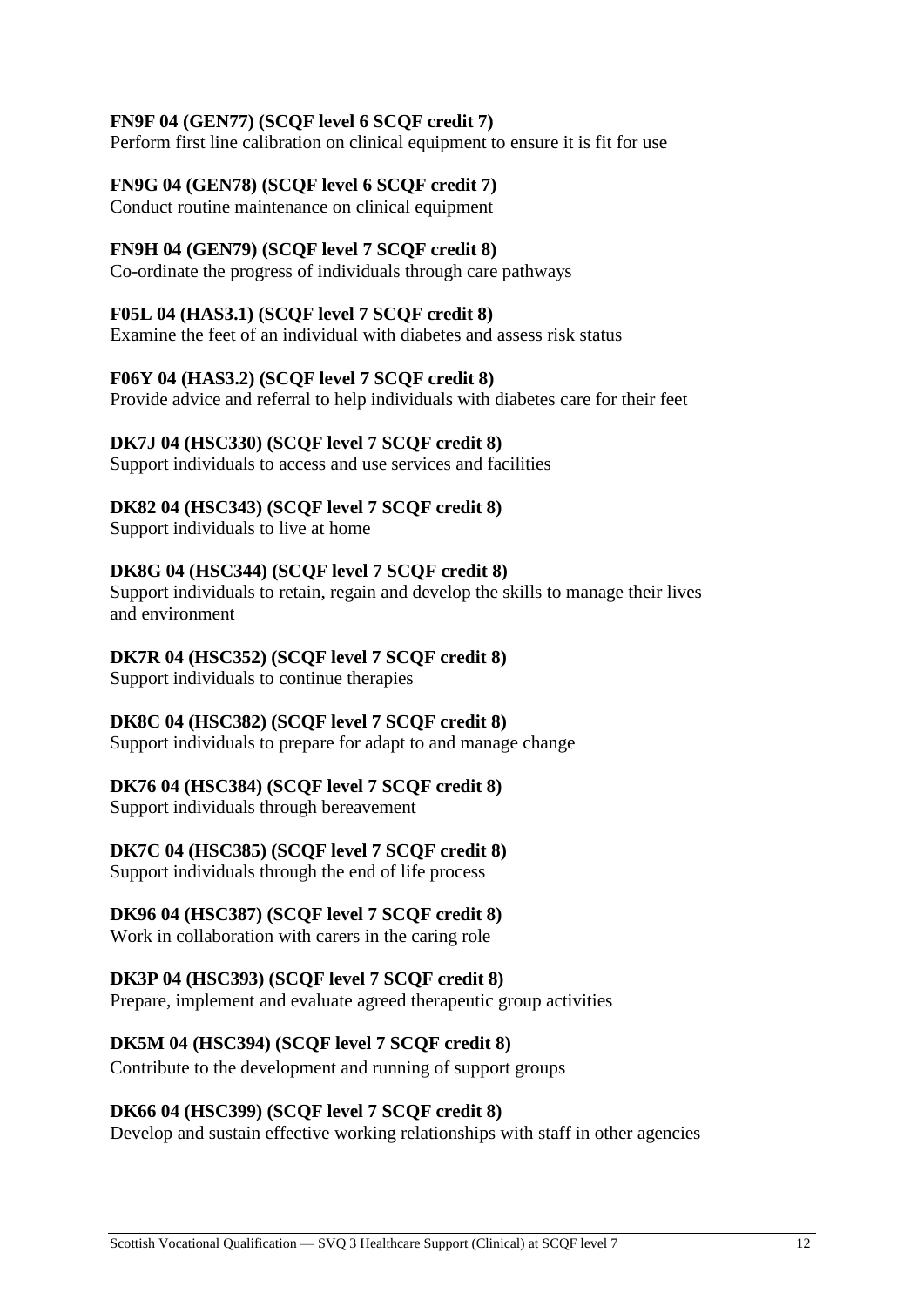## **DK30 44 (HSC3100) (SCQF level 7 SCQF credit 8)**

Participate in inter-disciplinary team working to support individuals

## **DK6N 04 (HSC3110) (SCQF level 7 SCQF credit 8)**

Support colleagues to relate to individuals

### **DK7A 04 (HSC3101) (SCQF level 7 SCQF credit 8)**

Help develop community networks and partnerships

## **DK9C 04 (HSC3102) (SCQF level 7 SCQF credit 8)**

Work with community networks and partnerships

## **DK52 04 (HSC3115) (SCQF level 7 SCQF credit 8)**

Receive, analyse, process, use and store information

### **DK3Y 04 (HSC3117) (SCQF level 7 SCQF credit 8)**

Conduct an assessment of risks in the workplace

### **DK4G 04 (HSC3119) (SCQF level 7 SCQF credit 8)**

Promote the values and principles underpinning best practice

# **Group B — you may select a maximum of one of these Units**

### **FR04 04 (C5) (SCQF level 6 SCQF credit 7)**

Monitor and solve customer service problems

## **FR05 04 (PM18) (SCQF level 7 SCQF credit 7)**

Enable learning through demonstrations and instruction

## **FD3X 04 (LD Standard 7) (SCQF level 8 SCQF credit 11)**

Facilitate individual learning and development

## **FD41 04 (LD Standard 9) (SCQF level 8 SCQF credit 10)**

Assess workplace competence using direct and indirect methods

## **FR06 04 (M&L D6) (SCQF level 8 SCQF credit 14)**

Allocate and monitor the progress and quality of work in your area of responsibility

## **FR07 04 (ML D8) (SCQF level 6 SCQF credit 5)**

Help team members address problems affecting their performance

## **F2H4 04 (ML E10) (SCQF level 8 SCQF credit 4)**

Take effective decisions

#### **F54F 04 (SLP12)**

Deal with disorderly and aggressive behaviour